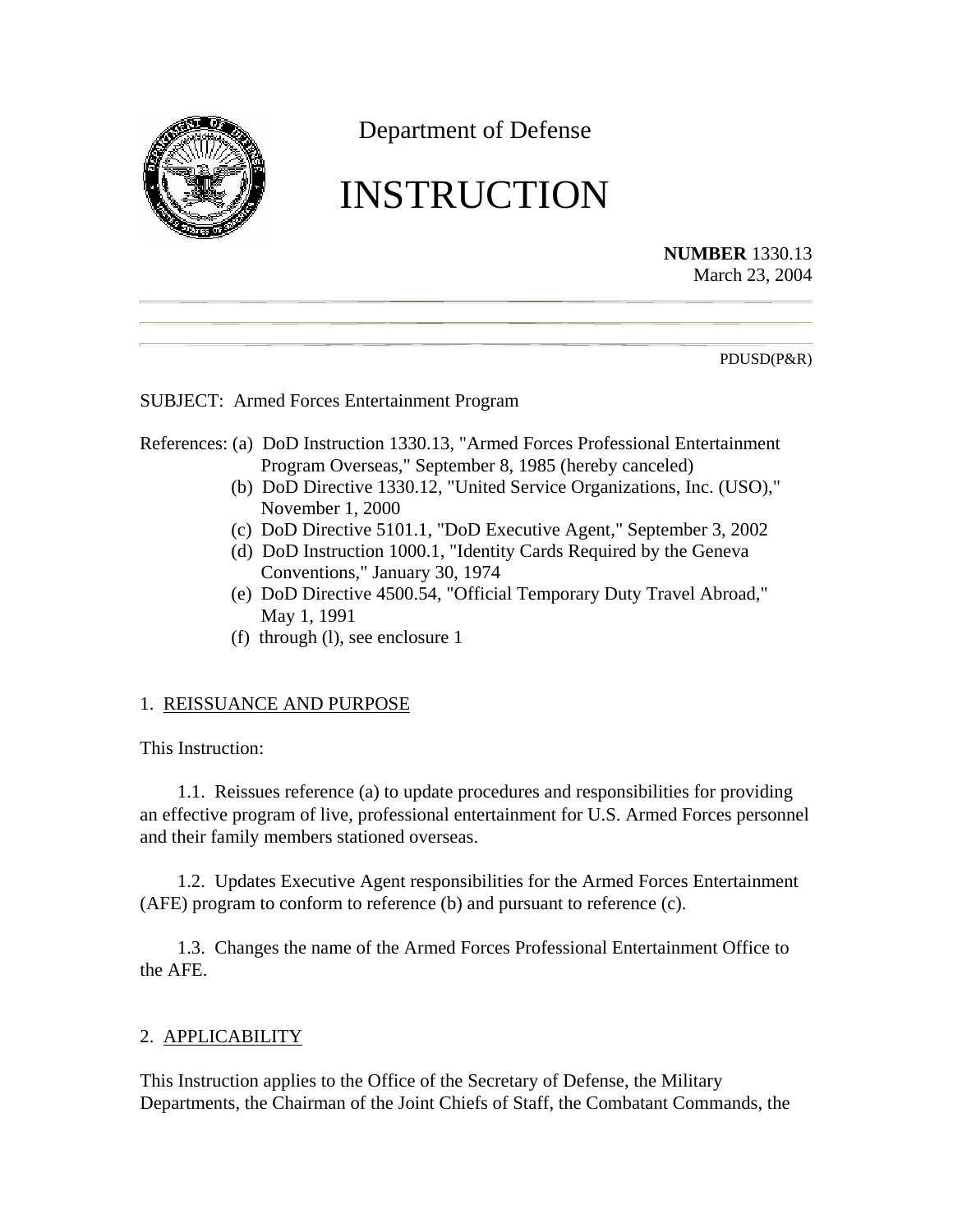Office of the Inspector General of the Department of Defense, the Defense Agencies, the DoD Field Activities, and all other organizational entities in the Department of Defense (hereafter referred to collectively as "the DoD Components"). The term "Military Services," as used herein, refers to the Army, the Navy, the Air Force, and the Marine Corps.

## 3. POLICY

It is DoD policy to:

3.1. Provide free, quality, live, professional entertainment to U.S. Armed Forces personnel and their family members stationed overseas, with priority going to those personnel in contingency operations and remote and isolated locations.

3.2. Authorize direct communication concerning the entertainment of U.S. Armed Forces overseas between the United Service Organizations (USO) and the AFE office.

3.3. Not accept entertainment sponsored by manufacturers or distributors of tobacco or alcoholic products if these products are identified in connection with their sponsorship of entertainment groups participating in the AFE program.

#### 4. RESPONSIBILITIES

4.1. The Principal Deputy Under Secretary of Defense (Personnel and Readiness) (PDUSD(P&R), under the Under Secretary of Defense (P&R), shall be responsible for policy and oversight of the AFE program.

4.2. The Secretary of the Air Force, as the Executive Agent for coordinating entertainment within the Department of Defense, under reference (b) and consistent with reference (c), shall administer the AFE program, designating and staffing an appropriate organizational element within the Department of the Air Force as the AFE office and shall:

4.2.1. Annually determine with the other DoD Components and the PDUSD(P&R) the scope of the program.

4.2.2. Coordinate USO entertainment for U.S. Armed Forces personnel and their family members stationed overseas in accordance with reference (b).

4.2.3. Enter into contracts with entertainment providers to help deliver free, quality, live professional entertainment to U.S. Armed Forces personnel and their families overseas.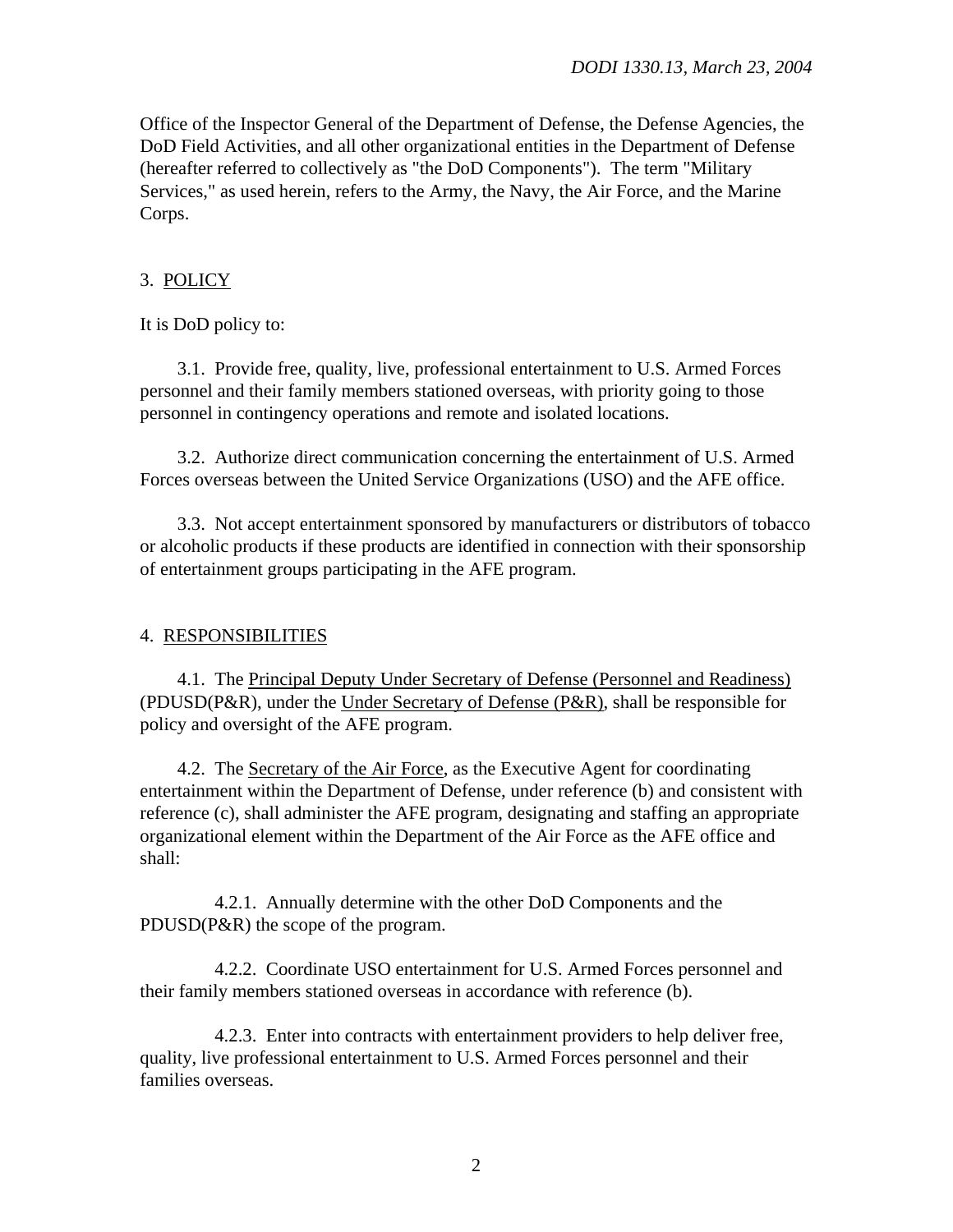4.2.4. Budget, fund, and maintain accountability for approved Appropriated Fund (APF) expenses including travel, lodging, production, and incidentals for entertainers touring DoD installations, as well as commercial and military air transportation for entertainment groups, and civilian salaries and Temporary Duty costs for all AFE personnel.

4.2.5. Develop and implement supplemental guidance to identify allowable expenses and reimbursements and appropriate documentation required for travel-related expenses, honoraria, services, and equipment provided in support of entertainment tours.

4.2.6. Arrange with the DoD Components for medical facilities to provide required free immunizations to participants.

4.2.7. Assign coordinating responsibilities to the concerned DoD Components.

4.2.8. Provide centralized services for selecting, declining, scheduling, and processing entertainment groups for overseas tours that support the DoD Components (DoD Instruction 1000.1; DoD Directives 4500.54 and 1000.21 (references (d), (e), and (f)). Administrative support includes processing the documents and correspondence necessary to obtain:

4.2.8.1. No fee passports.

4.2.8.2. Geneva Conventions Identity Cards (DD Form 489).

4.2.8.3. DoD invitational travel orders.

4.2.8.4. Transportation, escorts, and theater clearance from the Combatant Commander.

4.2.8.5. Country clearance from the respective U.S. Embassy for selected entertainment groups before departing from the continental United States.

4.2.9. Establish grade equivalent designations for appropriate personnel, commensurate with their touring status as invited guests of the Department of Defense (reference (c)).

4.2.10. Recognize deserving entertainers, groups, or sponsors whose performance or support meets the AFE standards with a certificate or letter of appreciation.

4.2.11. Arrange for periodic audits of AFE financial, operational, and management controls, including support provided to the USO.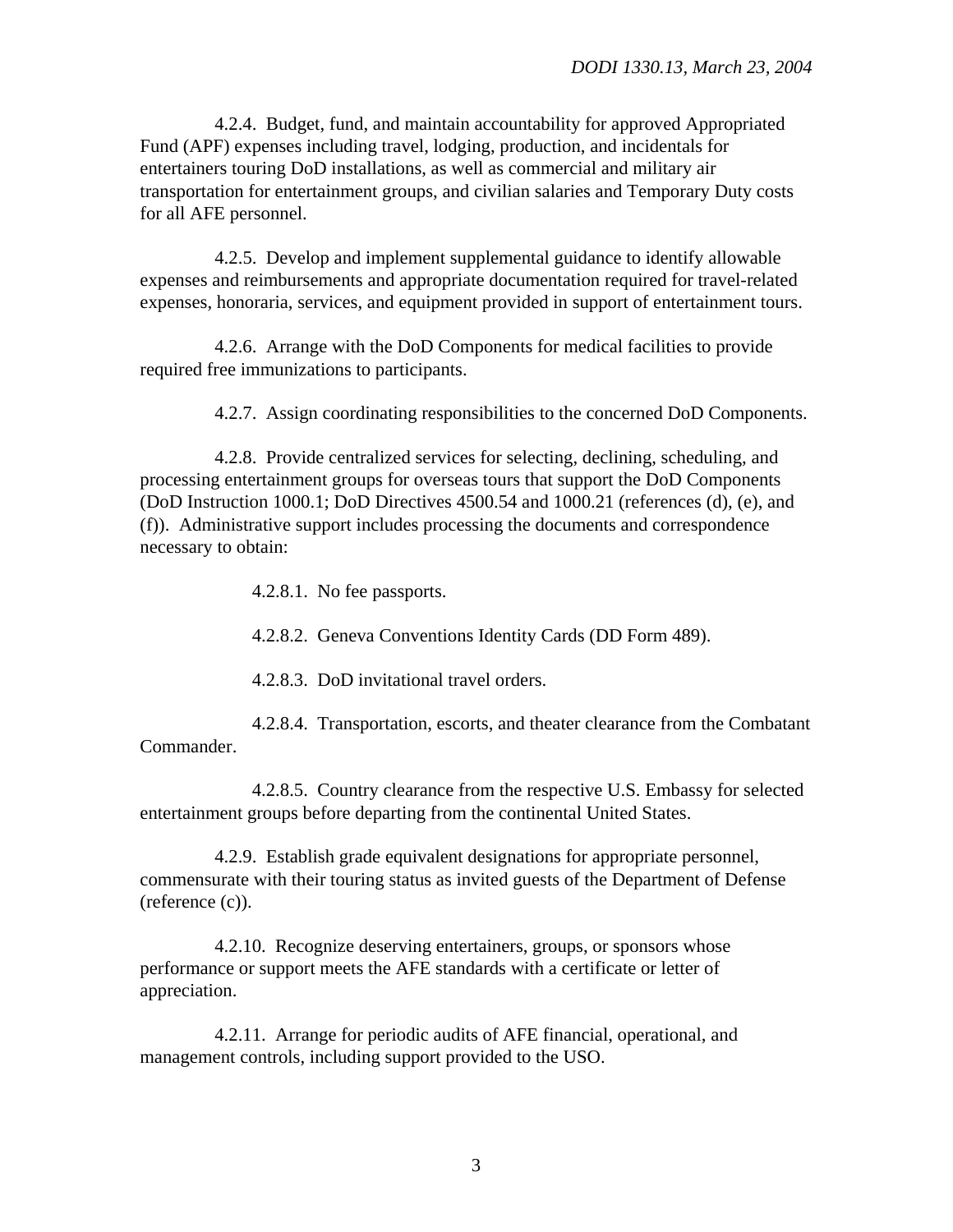4.2.12. Ensure contracts with the USO include the contractual requirement that the USO obtain and submit an annual audit in accordance with reference (h) (Chapter 75 of title 31, U.S.C.) and reference (i) (Office of Management and Budget Circular No. A-133, "Audits of States, Local Governments, and Non-Profit Organizations," June 24, 1997).

4.2.13. Ensure the AFE office follows the procedures in section 5 in the operation of the AFE program.

4.3. The Secretary of the Army shall assign at least one full-time active duty military officer and the Secretary of the Navy shall assign at least two full-time active duty military officers, one each from the Navy and the Marine Corps, to staff the AFE office.

4.4. Commanders with coordinating responsibility under subparagraph 4.2.7. shall:

4.4.1. Designate liaison to administer the program within the command's area of responsibility and forward to the AFE office, at least annually, a request that justifies the required types and sizes of entertainment desired. Remote and isolated bases shall receive priority.

4.4.2. Coordinate Service sponsored/funded entertainment with the AFE staff to avoid duplication and scheduling conflicts.

4.4.3. Provide military transportation for entertainment groups without jeopardizing military missions according to DoD 4515.13-R (reference (j)).

4.4.4. Provide transient quarters to touring entertainment groups and their support personnel whenever possible and grant them access to Morale, Welfare, and Recreation (MWR) exchanges and other facilities (except commissary stores), for the duration of the tour.

4.4.5. Provide medical treatment that a physician believes shall not be delayed on a case-by-case basis. Outpatient care is provided free of charge, except when the DoD Component's regulations specify otherwise. For inpatient care entertainers shall pay only the subsistence rate except when the DoD Component's regulations specify otherwise.

4.4.6. Complete and submit to the AFE staff after-action reports identifying all APF, Nonappropriated Fund (NAF), in-kind goods or services support provided to USO entertainment tours.

## 5. PROCEDURES

5.1. The Armed Forces Entertainment (AFE) office: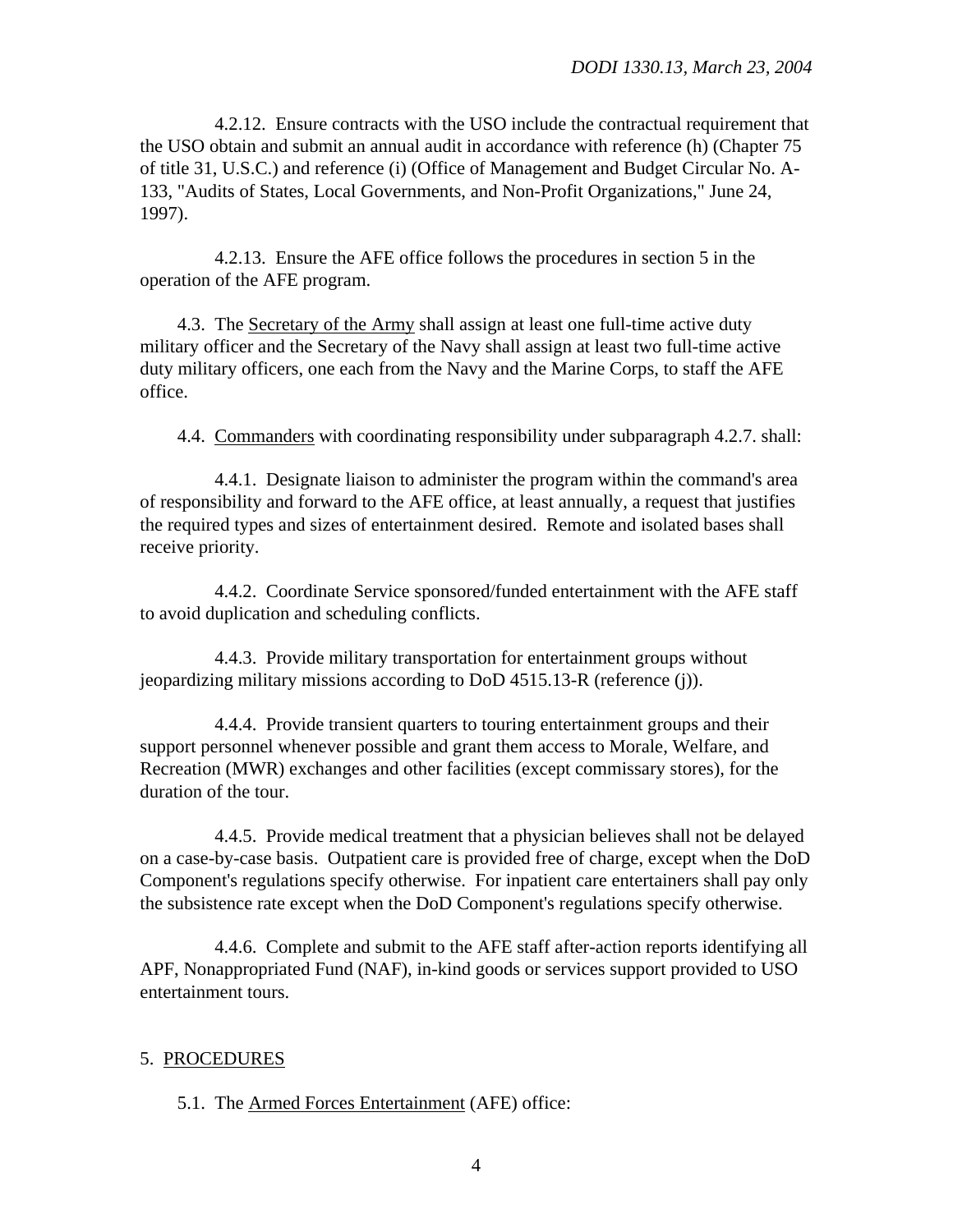5.1.1. Obtains permission to film or tape part or all performances at overseas installations for later release to the motion picture or television industry according to policies in DoD Instruction 5410.16 (reference (k)).

5.1.2. Ensures all entertainment press releases comply with procedures authorized by DoD Directive 5122.5 (reference (l)).

5.1.3. Does not consider press representatives and publicity agents as "entertainers."

5.1.4. Does not send more than the maximum type, size, and number of entertainment groups to an overseas area that the Combatant Commander or designee requests.

5.1.5. Rejects entertainment groups offering to perform for free when the U.S. Armed Forces obviously would receive less value than the entertainers would receive.

5.1.6. Grants delays enroute to entertainers at Government expense only for the convenience of the Department of Defense or the Department of State. The AFE staff may grant prearranged delays enroute for entertainers at the entertainers' expense if the delays do not disrupt or delay scheduled transportation. The entertainers also must agree to forfeit benefits in subparagraphs 4.4.3., 4.4.4., and 4.4.5., above, during this delay.

5.1.7. Does not book paid performances at military MWR facilities for entertainment groups overseas while guests of the Department of Defense.

5.1.8. Books performances on the local economy only if the performances are gratuitous, the Department of Defense or a designee specifically authorizes the performance, and the Department of State concurs.

5.1.9. Records all APF, NAF, in-kind goods or services provided to USO entertainment tours, as reported by coordinating Commanders.

5.2. Types of entertainment groups consist of:

5.2.1. Free entertainment groups comprising unsalaried entertainers.

5.2.2. Commercially sponsored entertainers compensated by civilian agencies in return for limited advertising privileges.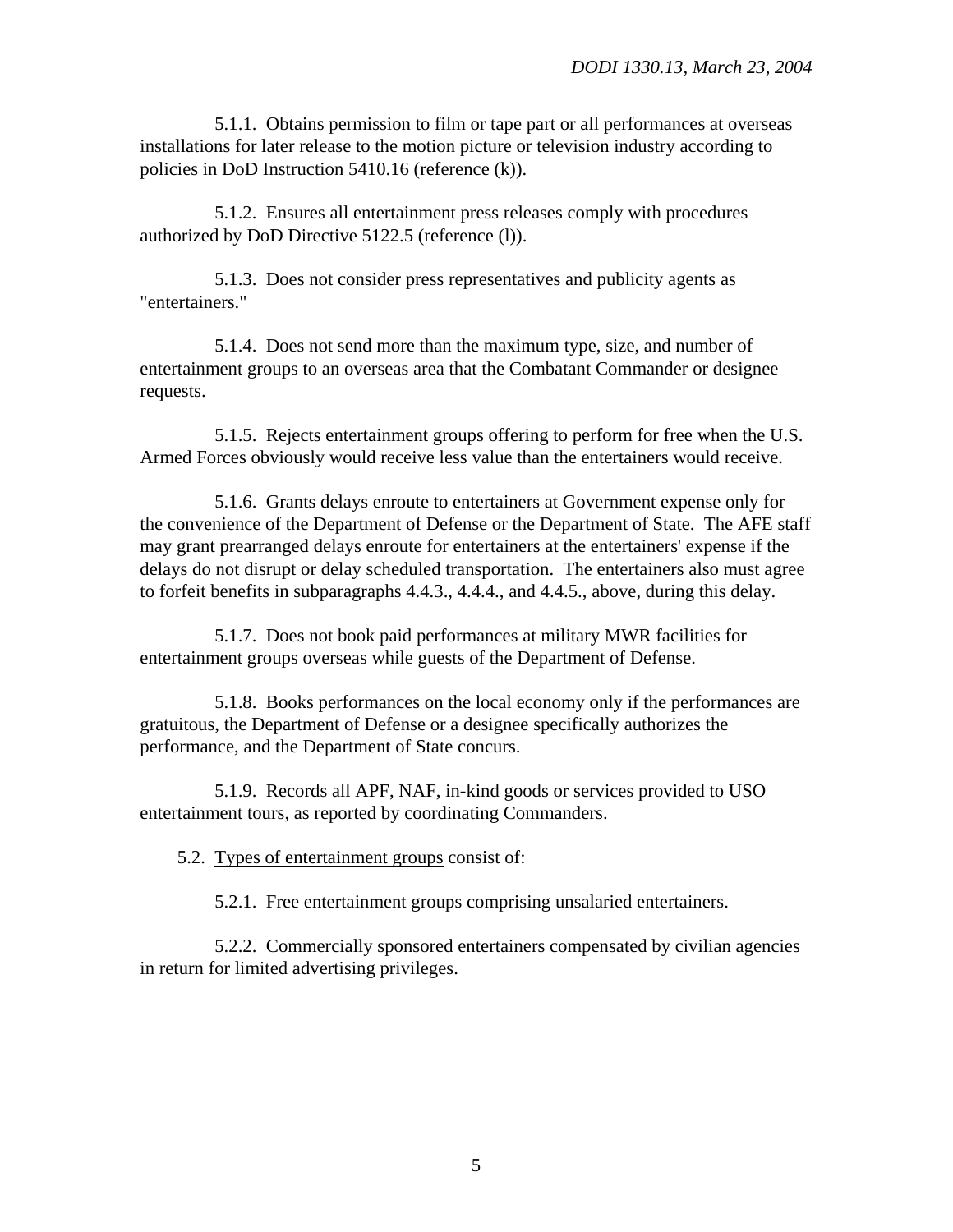## 6. EFFECTIVE DATE

This Instruction is effective immediately.

Charl albell

Charles S. Abell Principal Deputy Under Secretary of Defense for Personnel and Readiness

Enclosures - 1 E1. References, continued